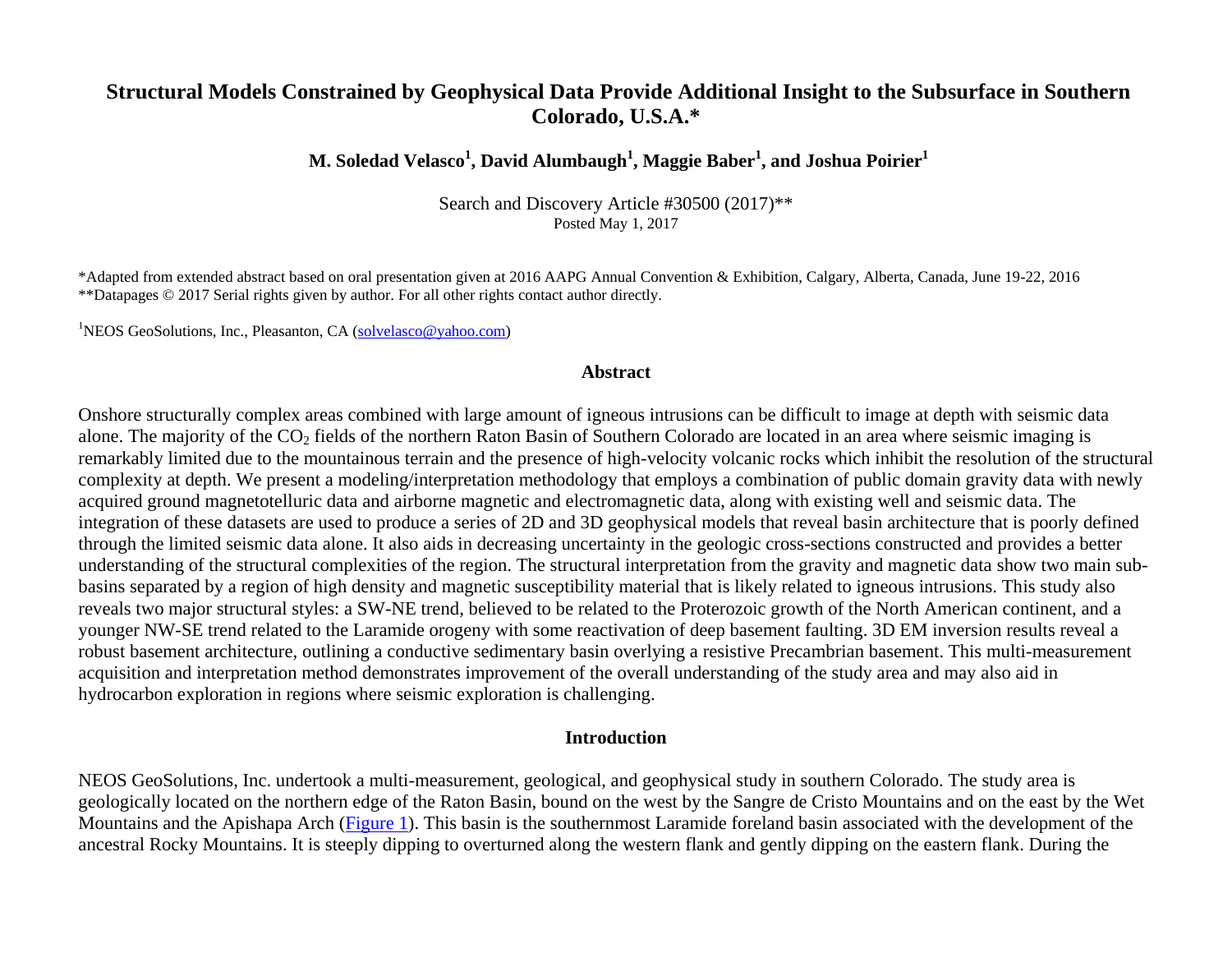Laramide Orogeny in the Late Cretaceous through Early Tertiary, the Raton Basin deepened dramatically, resulting in a stratigraphic column of over 20,000 feet of Lower Paleozoic through Tertiary sedimentary rocks in the deepest part of the basin (Sims et al., 2001; Popov et al., 2001). From Late Oligocene to the present, the Sangre de Cristo Range was uplifted and the adjoining San Luis and Wet Mountain valleys were downdropped by Rio Grande rifting (Lindsey et al., 1983). Rifting accompanied and followed intrusion of stocks, sills, and dikes of felsic and mafic igneous rock.

In this study, we present the interpretation of a combination of public domain gravity data with newly acquired ground magnetotelluric (MT) and airborne magnetic and electromagnetic (Z-Axis Tipper Electromagnetic or ZTEM) data (Lo and Zhang, 2008; Lo et al, 2009) [\(Figures](#page-8-0) 2A, [2B and 2C\)](#page-8-0), along with existing well and seismic data. The integration of these datasets are used to produce a series of 2D and 3D geophysical models that reveal basin architecture over the entire region that cannot be obtained through the interpretation of the limited-availability seismic data alone.

### **Methodology and Results**

NEOS acquired new geophysical data as well as downloading public domain data. In terms of potential field data, the gravity data employed are part of a publicly available dataset for the entire U.S. that is managed, and can be downloaded from the University of Texas, El Paso (UTEP). We downloaded these data and processed it in-house to produce the complete Bouguer corrected gravity map shown in [Figure 2A.](#page-8-0) The magnetic data [\(Figure 2B\)](#page-8-0) were collected concurrently with the airborne ZTEM data [\(Figure 2C\)](#page-8-0) via helicopter in July and August of 2015. The helicopter acquisition resulted in a higher resolution magnetic data than publicly available. During the same time period, MT data were also acquired from 44 ground sites as shown in [Figure](#page-8-0) 2C. Note that the number of sites as well as their locations was dictated by permitting issues and access constraints. Both electromagnetic datasets are of excellent quality, with the airborne ZTEM data spanning six frequencies over the range of 30 Hz to 720 Hz, and the MT data processed to provide frequency data between 0.001 Hz and 1 kHz.

All geophysical datasets were first analyzed independently and later used to create a 3D earth model. Both gravity and magnetic data were interpreted individually using various derivatives and filters to produce magnetic and gravity structural interpretation maps [\(Figures 2D and](#page-8-0)   $2E$ ). Although the public domain gravity data points are sparse, yielding a relatively low resolution grid, major structural features are still noticeable [\(Figure 2D\)](#page-8-0). The gravity fault interpretation correlates very well with regionally mapped faults seen in the literature as well as with the interpretation of 2D seismic data. These data were also used for deep fault interpretation away from the seismic data. The structural interpretation from the gravity data show two main sub-basins separated by a region of high density material. The data also reveal the major NW-SE structural trend, and also suggest a perpendicular SW-NE trend that is separating these two sub-basins.

The high spatial resolution provided by the newly acquired magnetic data allowed us to clearly map faults and was invaluable for locating igneous intrusions, especially when interpreting from derivatives [\(Figure 2E\)](#page-8-0). In these data, the main NW-SE trend is well recognized, and the perpendicular trend is strongly suggested. The two sub-basins are further defined, and the high density material area is confirmed with high magnetic susceptibility material, likely related to igneous intrusions. The magnetic data also helped in recognizing major dike orientations: radial, from large igneous intrusions; NW-SE, parallel to the major structural trend; SW-NE, perpendicular to major structural trend and parallel to interpreted suture zones at depth; and E-W, though a less common trend is also observed south of study area. The intrusions mapped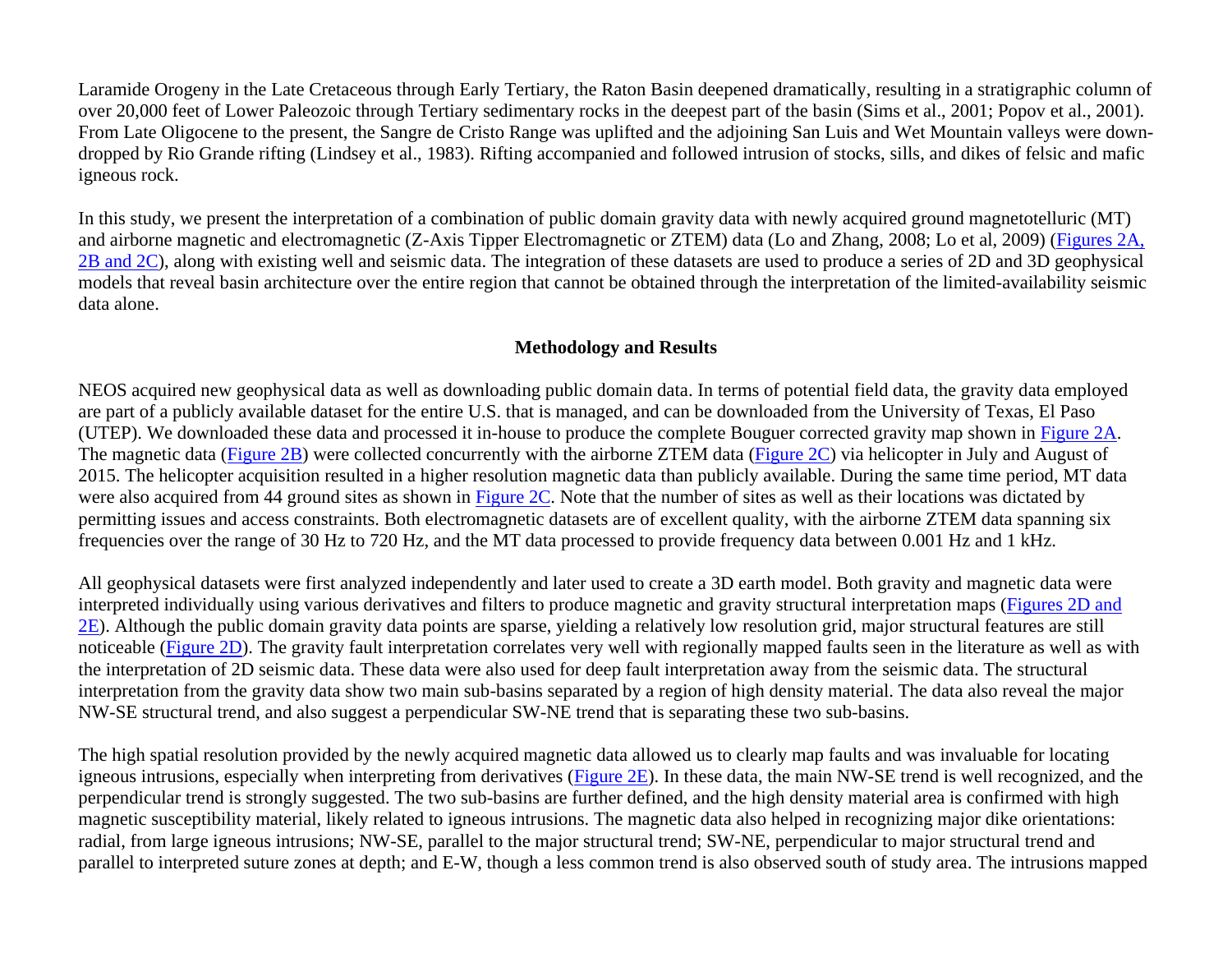at the surface appear to continue at depth in most cases. The magnetic bodies mapped at depth and not observed at the surface are likely sources of the isolated shallow igneous bodies and swarms of dikes especially observed on the eastern part of the block, south of the Wet Mountains. The basement appears to be intruded by younger, higher susceptibility igneous rocks, not all of which are observed at the surface.

Interpretation of the 'raw' airborne ZTEM data was accomplished through maps of the Total Divergence, a processing technique that utilizes the in-line and off-line data and combines the two measurements into one image (Lo and Zhang, 2008). Similar to the magnetic and gravity data, the airborne ZTEM data also recognize the main NW-SE structural trend and, in addition, highly suggest the perpendicular SW-NE one, dividing the region in two sub-basins [\(Figure 2F\)](#page-8-0). [Figure 2C](#page-8-0) shows the 30 HZ in-phase data which represent the lowest frequency, and thus, deepest sensing component, of the acquired airborne ZTEM dataset. This image has the fault interpretation from the magnetic data overlain to show the excellent correlation between two complete separate datasets, corroborating the structural interpretation.

To determine a starting point for modeling of the various geophysical datasets, and to provide a basis for understanding the geologic structure and relationship between the sedimentary basin and the Precambrian basement, twelve 2D geologic cross-sections were built based on the combination of surface outcrops, seismic and well data, and constraints provided by the magnetic and gravity data. These 2D sections were chosen perpendicular to structure to best model the geology and based on key well locations and available public domain data. In areas where available, published cross-sections and seismic and well data interpretation were also used to better constrain the stratigraphy. An example section is shown in [Figure 3A.](#page-9-0) In this profile, basement is represented by pink colors with a pattern fill, Paleozoic sediments by grays, Mesozoic by blues and greens, and Tertiary and Quaternary by beige.

Igneous intrusions are shown in gray with a fill pattern. Each geologic interval was given a density and susceptibility value, which were determined from measurement of field samples. If field samples were inaccessible, density values were determined via geophysical references and susceptibility values estimated using rock type knowledge and a susceptibility table from Applied Geophysics (Telford, Geldart, and Sheriff, 1990). The contact between the Precambrian basement and the sediments above denotes a large magnetic susceptibility contrast across the entire area, represented by long-wavelength, high-amplitude responses. Short-wavelength responses are also observed in the magnetic data, and these anomalies are interpreted to represent shallow intrusions of Tertiary age. Similarly, the gravity data suggest the highest density contrasts to be located across the boundary between the sedimentary basin and basement.

To increase the confidence of the potential field models, unconstrained joint electromagnetic (EM) inversions of the airborne ZTEM and MT data were run independently for each survey line using the workflow outlined in Alumbaugh et al. (in preparation). A total of 82 2D inversions were created, and [Figure 3B](#page-9-0) is an example of these inversions, which corresponds to the same location as the potential field data and interpretation shown in [Figure 3A.](#page-9-0) Analysis of these EM models indicates a general increase of resistivity with deepening of the geologic section, showing the lowest resistivity values within the Mesozoic sedimentary interval. The basement is observed with high resistivity values, as well as are most igneous intrusions.

[Figure 3C](#page-9-0) shows the same resistivity model as in 3B with the interpretation of the geologic section in 3A, overlain. These two independent models show similar characteristics and indicate geological features that are in general agreement with one another. The basin is clearly outlined in the EM models, with a western boundary defined by a change in resistivity and represented in the potential field constrained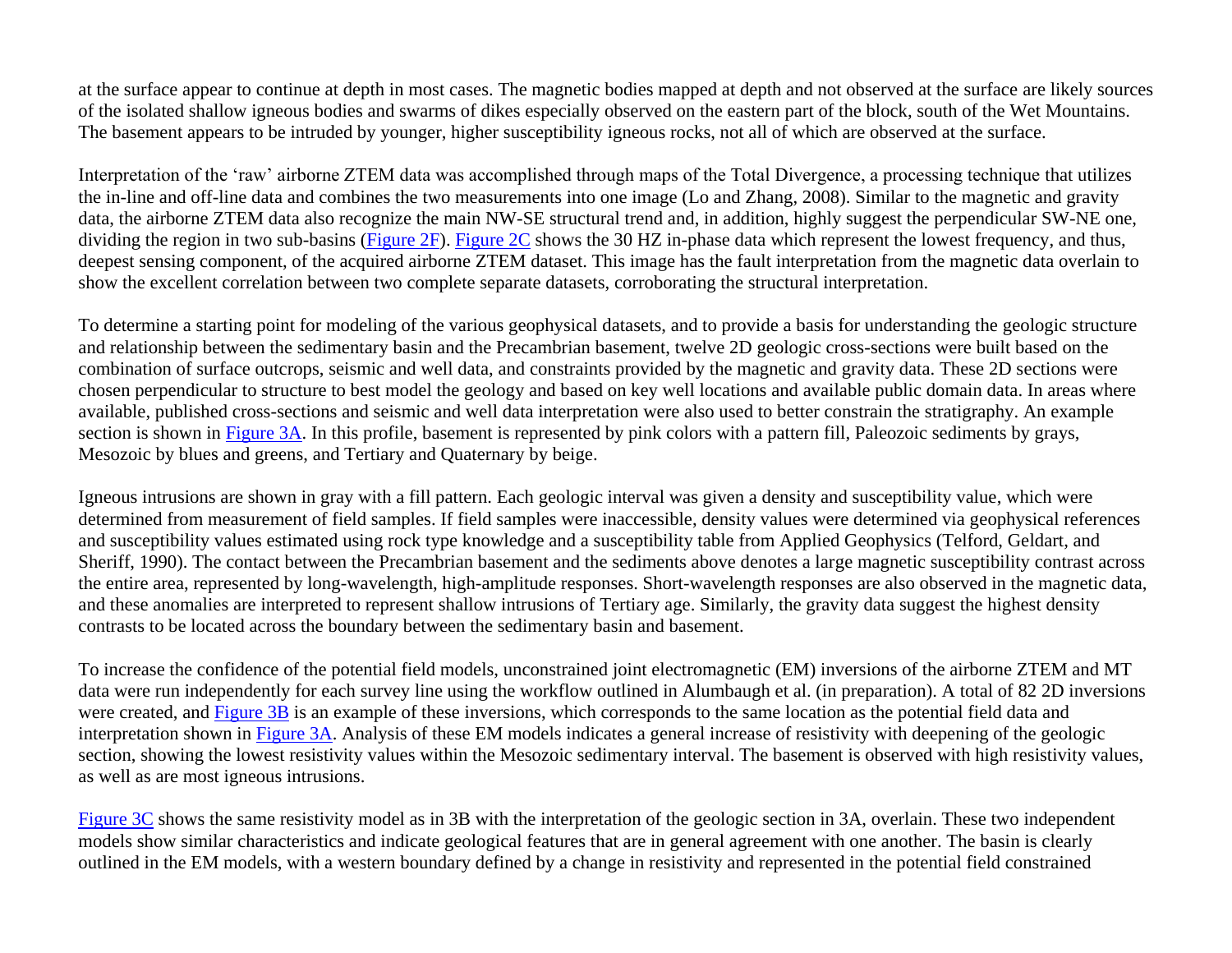geologic models as a major basin bounding fault, which is also observed at the surface. In the case of [Figure 3A,](#page-9-0) the intrusion at the surface in the center of the section is seen in the resistivity model as having higher resistivity than the surrounding sedimentary rocks. The lowest resistivity values (blue) are observed in the Mesozoic sedimentary package, possibly related to higher porosity rocks and/or the presence of thick low resistivity shale units in this section. The basement is emphasized with high resistivity (red), separating the sedimentary basin from the Precambrian basement.

As part of the basin architecture study, 3D modeling was performed using Geosoft's VOXI Earth Modeling software and service. The airborne magnetic data were used to generate a susceptibility model, and public-domain ground gravity data were used to generate a density model. Due to the non-unique nature of the inversion of magnetic data to recover spatial variability of susceptibility, constraints have been added to incorporate a priori geologic knowledge into the computation. For example, because the susceptibilities of all rocks within the survey area are expected to be greater than or equal to zero, a lower bound constraint of zero was incorporated to ensure positivity. The susceptibility modeling result is consistent with known geology and sheds light on the shape and location of intrusive bodies. [Figure 4A](#page-10-0) shows the inverted result as a 3D volume.

Similar to the inversion of magnetic data described above, the inversion of gravity data to recover spatial variability of density in a 3D sense is very non-unique. In addition, sparse gravity data, as were used for this study, offer limited information on how density is varying with depth other than helping to resolve the larger scale basin and tectonic features. Thus, to make best use of the gravity data, a constrained inversion was performed that incorporated geological, geophysical, and petrophysical data as constraints to verify depth to basement across the area as well as determine if large scale density variations could be resolved within the sedimentary section and/or the basement. Upper and lower bounding constraints were utilized to help ensure consistency between the known geology and resulting distribution of density contrasts. [Figure 4B](#page-10-0) shows a less dense basement to the west, which is also apparent in the 2D modeling and line data shown in [Figure 3A.](#page-9-0) The main thrust fault is also clearly delineated trending NW-SE. The inversion also resolves lithology variation in the basement. This is most clear when comparing fitted basement densities west of the main thrust front to basement densities east of the front.

The last processing step in this analysis was combining the 82 2D joint inversions of the airborne ZTEM and MT data into a 3D resistivity volume. This was provided by first projecting each 2D resistivity solution into its true 3D position, and then using a geostatistical algorithm to interpolate between the lines onto a regular 3D grid shown in [Figure 4C.](#page-10-0) The 3D resistivity model offers the best data to highlight basin features and the best estimate of basement depth as a sole measurement. This volume provides valuable information about basin geometry, including the lateral termination of Mesozoic younger clastics against thrust faults bounding the western side of the Raton Basin. The sedimentary basin boundary is well defined by a zone of low resistivity, especially the Mesozoic package highlighted in blue [\(Figure 4C\)](#page-10-0). The western basin bounding fault is clearly highlighted by a resistivity contrast that correlates well with the main structural NW-SE trend. This EM model best reflects the 3D nature of this complex structural region.

#### **Discussion**

Regional crustal studies position the survey area within the transition zone of a complicated, bi-vergent subduction between two major provinces (Yavapai and Mazatzal) (Karlstrom and Humphreys, 1998). During the Precambrian, the NE-SW convergence between these major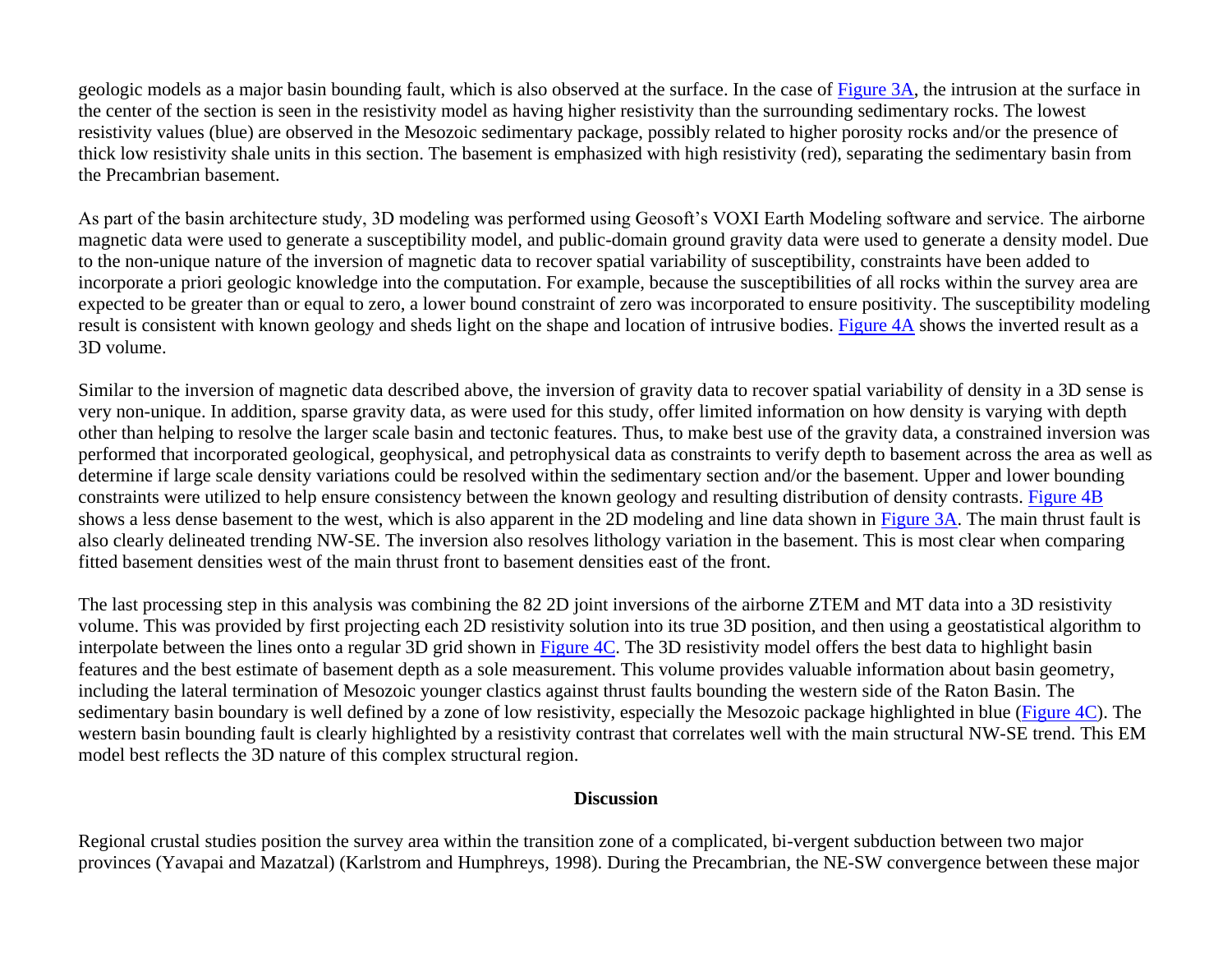provinces allowed for successive episodes of slab flattening and slab rollback, which led to shortening and rifting, respectively. These complex tectonic episodes are thought to have formed weak faults in the cratonic platform crust, which were then reactivated by stress transmitted during Phanerozoic compressional orogeny in the mid-continent (Marshak et al., 2000). Younger granitoids (approximately 1.72 Ga and younger) later intrude these accreted terrains and suture the North American continent along the accretionary shear zones (Amato et al., 2008). Sims et al. (2001) divide the basement in this region into blocks that are bound in NW-SE orientations consistent with Laramide structuring; however, they are interpreted as having variable movement through time due to changing stress fields.

During the Pennsylvanian, the ancestral Rocky Mountains existed as intra-cratonic block uplifts that formed as a result of the collision of the North America and South America-Africa plates. Deformation of the craton region during this time spread northwestward, and the Ancestral Rocky Mountains developed rapidly (Kluth and Coney, 1981). Inversion of basement-penetrating normal faults occurred during the Late Paleozoic Ancestral Rockies event and/or during the Mesozoic-Cenozoic Laramide event. It generated flat-topped uplifts bordered by outwardverging forced folds and faults with reverse-, oblique-, and strike-slip movements. These structures, divided into two sets on the basis of orientation (northeast and northwest), formed by inversion of Proterozoic extensional-fault systems (Cooper and Williams, 1989; Marshak et al., 2000).

The structural interpretation derived from all geophysical datasets show two main sub-basins separated by a region of high density and high susceptibility material, likely related to intrusions. This region, at the surface, is composed of a NE-SW trending succession of igneous intrusions all aligned in this orientation. The data also reveal the major NW-SE structural trend, however, they also suggest a perpendicular SW-NE trend that is separating these two sub-basins. This trend is likely related to planes of weakness associated with the Precambrian suture zones mentioned above. It is possible that the structural blocks may have had multiple episodes of tectonic stress and thus, multiple periods of differential up and down movement. Faulting, in this region, appears to be both related to the Proterozoic accretionary model of North America (SW-NE shear zones), as well as NW-SE faulting believed to have been rejuvenated during the Laramide Orogeny.

The results from the inversion of EM data also reveal a potential less resistive layer beneath a resistive, and outcropping, basement along the westernmost thrust fault that forms the Sangre de Cristo Mountains. This contrast might be suggesting the location of a low-dipping fault that would place the Precambrian basement overthrusting a sedimentary package, likely Paleozoic in age. This is interpretation is in agreement with previous work done by Lindsey et al. (1986), and Ruleman and Machette (2007). If this is the case, it enhances the hydrocarbon play potential existing in this region.

#### **Conclusions**

The combination of all available datasets was successful at creating an integrated earth model with an ultimate outcome of increasing the information available for the study area. New interpreted dikes and faults not visible at the surface were added to this integrated model. This multi-measurement method was successfully able to recognize the main NW-SE structural trend of the basin and another perpendicular trend (SW-NE), not clearly visible at the surface, likely related to planes of weakness associated with Precambrian suture zones. This integrated methodology was also able to identify two sub-basins separated by a structural high related to igneous emplacements, as well as isolate the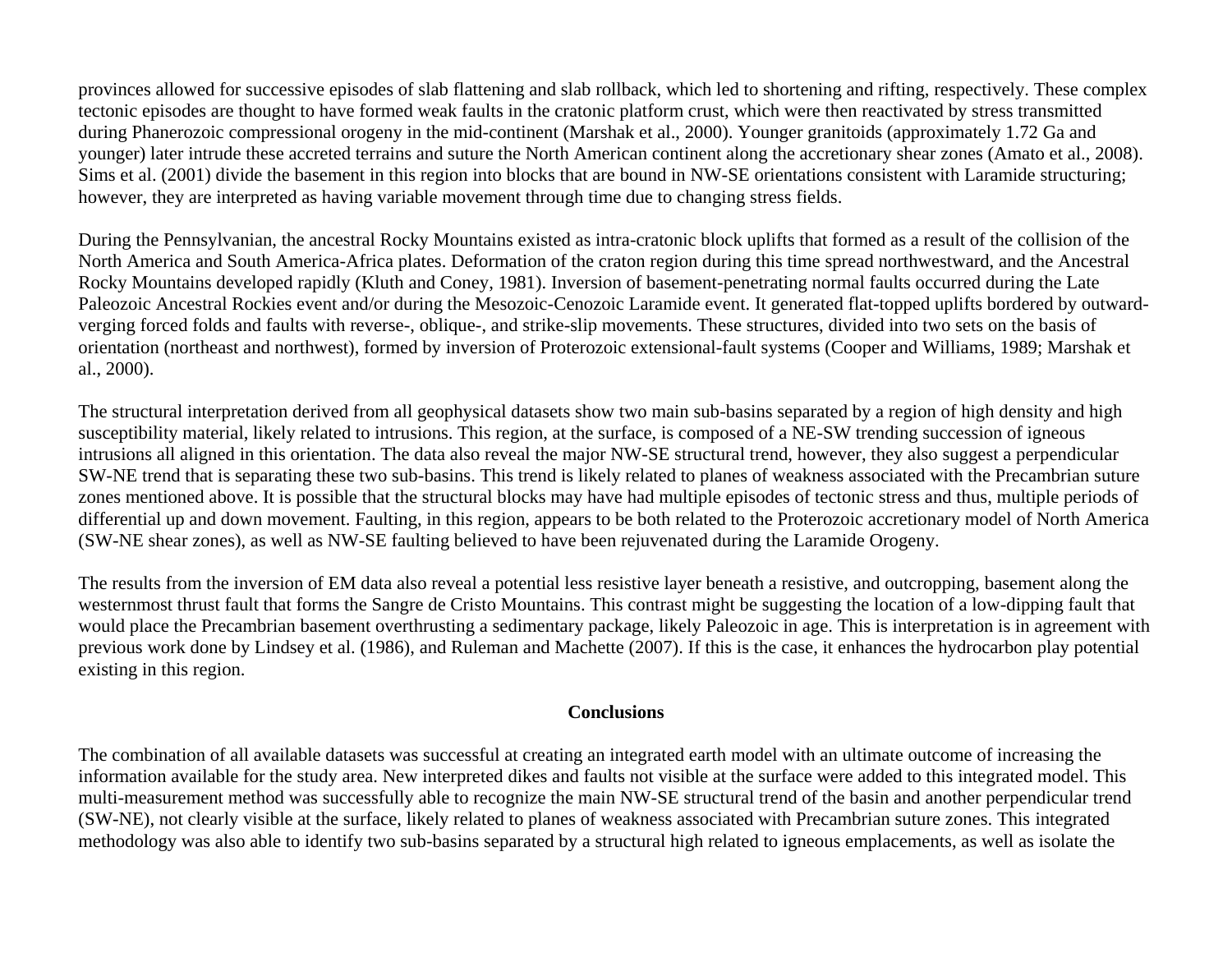location of igneous intrusions and dikes, and their associated magnetic source bodies at depth. This method also allowed the mapping of the Precambrian basement and its relationship with the overlaying sedimentary basin.

## **References Cited**

Alumbaugh, D., H. Huang, J. Livermore, and M.S. Velasco, 2016, Resistivity imaging in a fold and thrust belt using ZTEM and sparse MT data, in preparation for publication in *First Break*.

Amato, J.M., A.O. Boullion, A.M. Serna, A.E. Sanders, G.L. Farmer, and G.E. Gehrels, 2008, Evolution of the Mazatzal province and the timing of the Mazatzal orogeny: Insights from U-Pb geochronology and geochemistry of igneous and metasedimentary rocks in southern New Mexico: Geological Society of America Bulletin, v. 120/3-4, p. 328-346.

Cooper, M.A., and G.D. Williams, 1989, Inversion tectonics: Geological Society London Special Publication 44, 375 p.

Karlstrom, K.E., and E.D. Humphreys, 1998, Persistent influence of Proterozoic accretionary boundaries in the tectonic evolution of southwestern North America: Interaction of cratonic grain and mantle modification events: Rocky Mountain Geology, v. 33, p. 161-180.

Kluth, C.F., and P.J. Coney, 1981, Plate tectonics of the Ancestral Rocky Mountains: Geology, v. 9, p. 10-15.

Lindsey, D.A., B.J. Johnson, and P.A.M. Andriessen, 1983, Laramide and Neogene structure of the Sangre de Cristo Range, south-central Colorado, *in* J.D. Lowell, ed., Rocky Mountain foreland basins and uplifts: Rocky Mountain Association of Geologists, p. 219-228.

Lindsey, D.A., B.R. Johnson, S.J. Soulliere, R.M. Bruce, and K. Hafner, 1986, Geologic map of the Beck Mountain, Crestone Peak, and Crestone quadrangles, Custer, Huerfano, and Saguache counties, Colorado: U.S. Geological Survey Miscellaneous Field Studies Map MF-1878, scale 1:24,000.

Lo, B., and M. Zhang, 2008, Numerical modeling of Z-TEM (airborne AFMAG) responses to guide exploration strategies: SEG Technical Program Expanded Abstracts, p. 1098-1102.

Lo, B., J.M. Legault, P. Kuzmin, and M. Combrink, 2009, ZTEM (airborne AFMAG) tests over unconformity uranium deposits: 20th Australian Society of Exploration Geophysicists International Conference and Exhibition, Extended Abstracts, 4 p.

Marshak, S., K. Karlstrom, and J. Timmons, 2000, Inversion of Proterozoic extensional faults: An explanation for the pattern of Laramide and Ancestral Rockies intracratonic deformation, United States: Geology, v. 28, p. 735-738.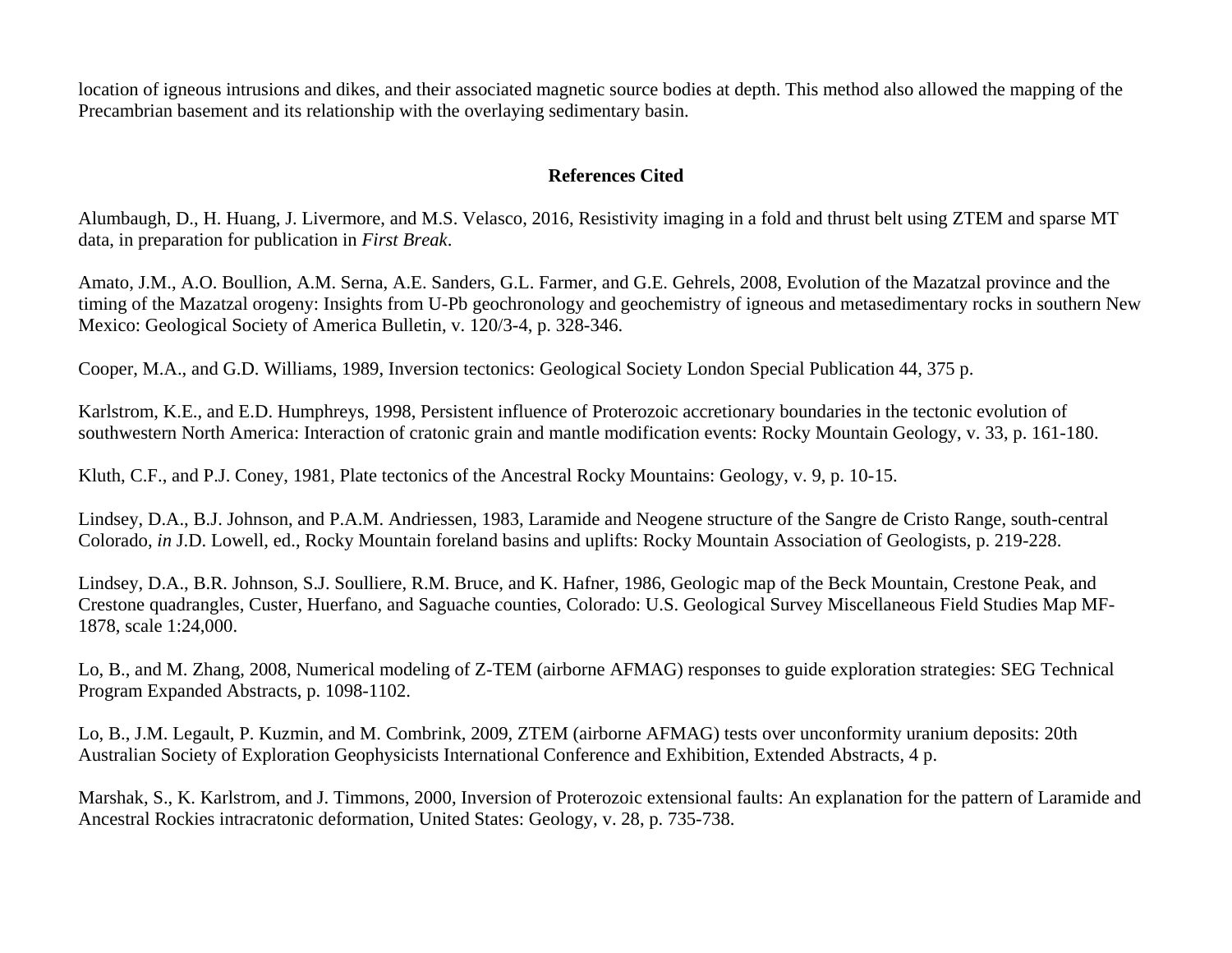Popov, M., V. Nuccio, T. Dyman, T. Gognat, R. Johnson, J. Schmoker, M. Wilson, and C. Bartberger, 2001, Basin-centered gas systems of the U.S.: USGS open-file report 01-135, version 1.0

Ruleman, C., and M. Machette, 2007, An overview of the Sangre de Cristo Fault System and new insights to interactions between Quaternary faults in the Northern Rio Grande Rift: USGS open file 07-1193, Ch. J.

Sims, P., V. Bankey, and C. Finn, 2001, Preliminary Precambrian basement map of Colorado, a geological interpretation of the Aeromagnetic anomaly map: USGS Open-File Report 01-364.

Telford, W.M., L.P. Geldart, and R.E. Sheriff, 1990, Applied Geophysics (2nd ed.), New York, New York: Cambridge University Press.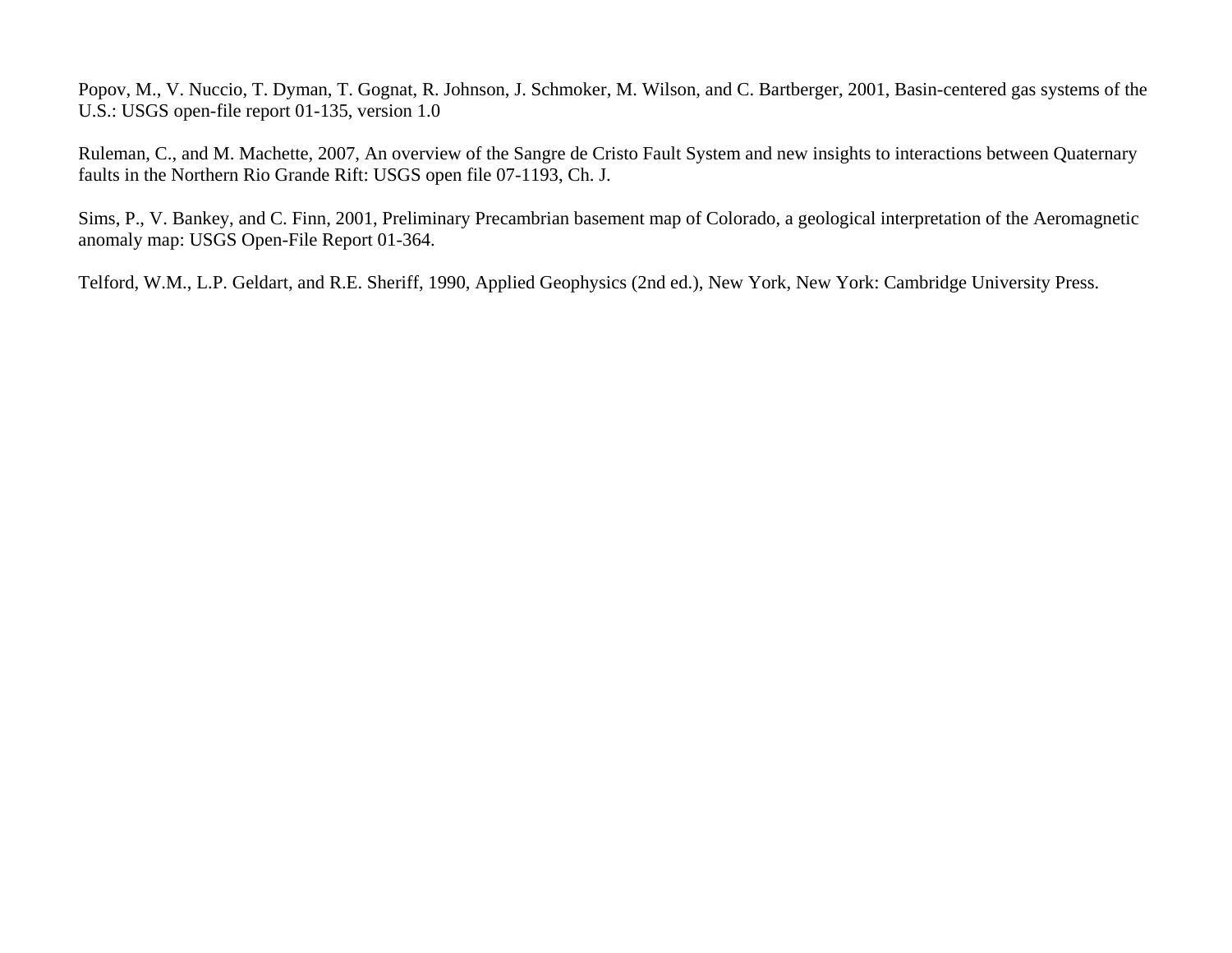<span id="page-7-0"></span>

Figure 1. Geologic map of the study area (inset map shows the location of the study area). Note the pronounced NW-SE structural trend (faults represented in black solid lines) and extensive volcanism and intrusions (brown polygons) (colored solid lines are dikes).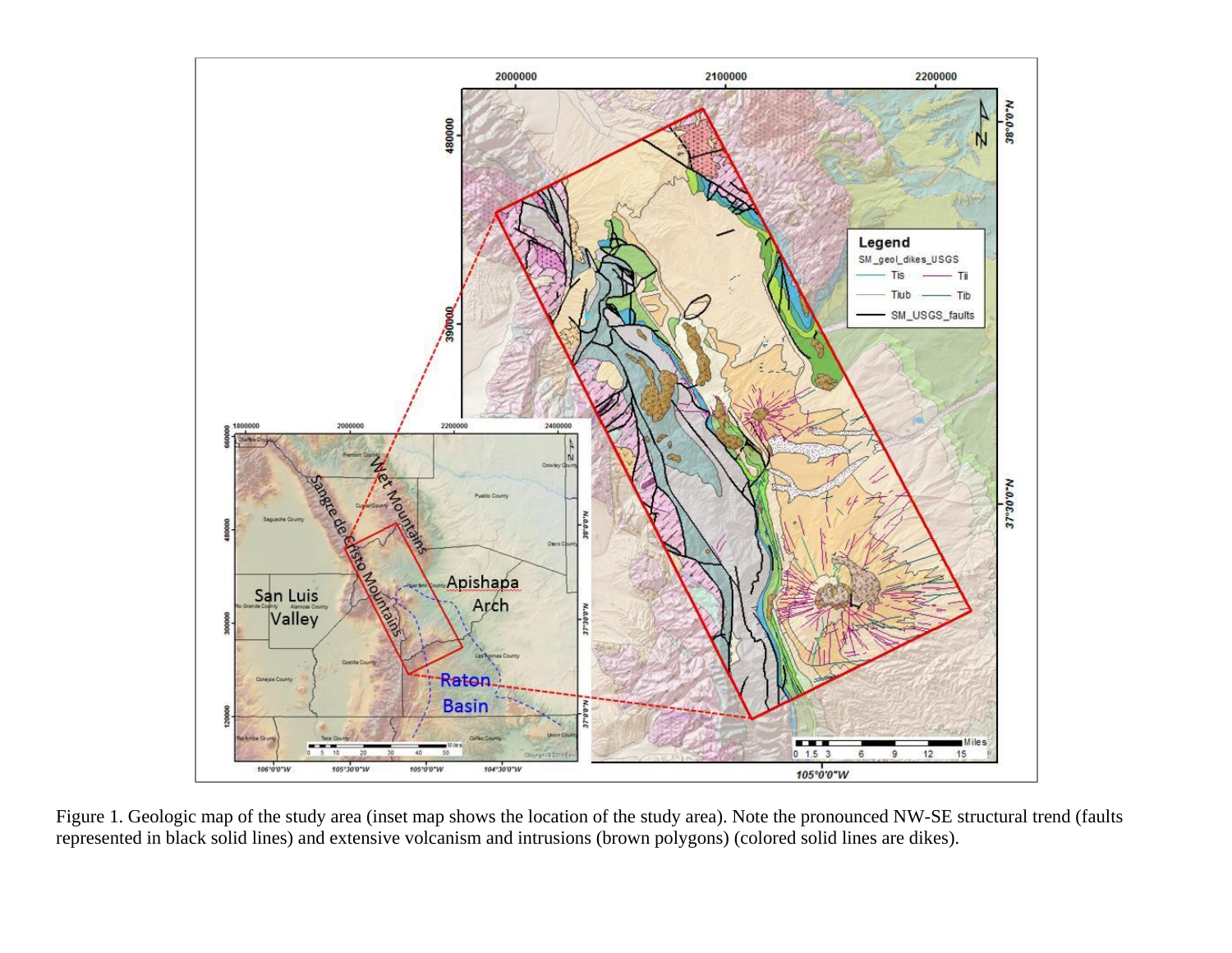<span id="page-8-0"></span>

Figure 2. (A) Map showing Complete Bouguer Gravity (CBG) with ground stations shown in black dots. (B) Map showing the Reduced-To-Pole (RTP) magnetic data with survey outline in gray solid lines. (C) Map showing the in-line component of the airborne in-phase 30 Hz ZTEM data with survey outline in gray lines and ground MT sites represented by black triangles. (D) Map showing the interpretation of the CBG data (background). (E)Map showing the first vertical derivative (dz1) of the RTP data with interpretation of faults (black lines), volcanic dikes (violet lines), and magnetic bodies outline (white polygons). (F) Map showing total divergence of the in-phase 30 Hz airborne ZTEM data with structural and dikes interpretation derived from magnetic data overlain for comparison. Note the good correlation between datasets outlining the two major structural trends observed (NW-SE and NE-SW).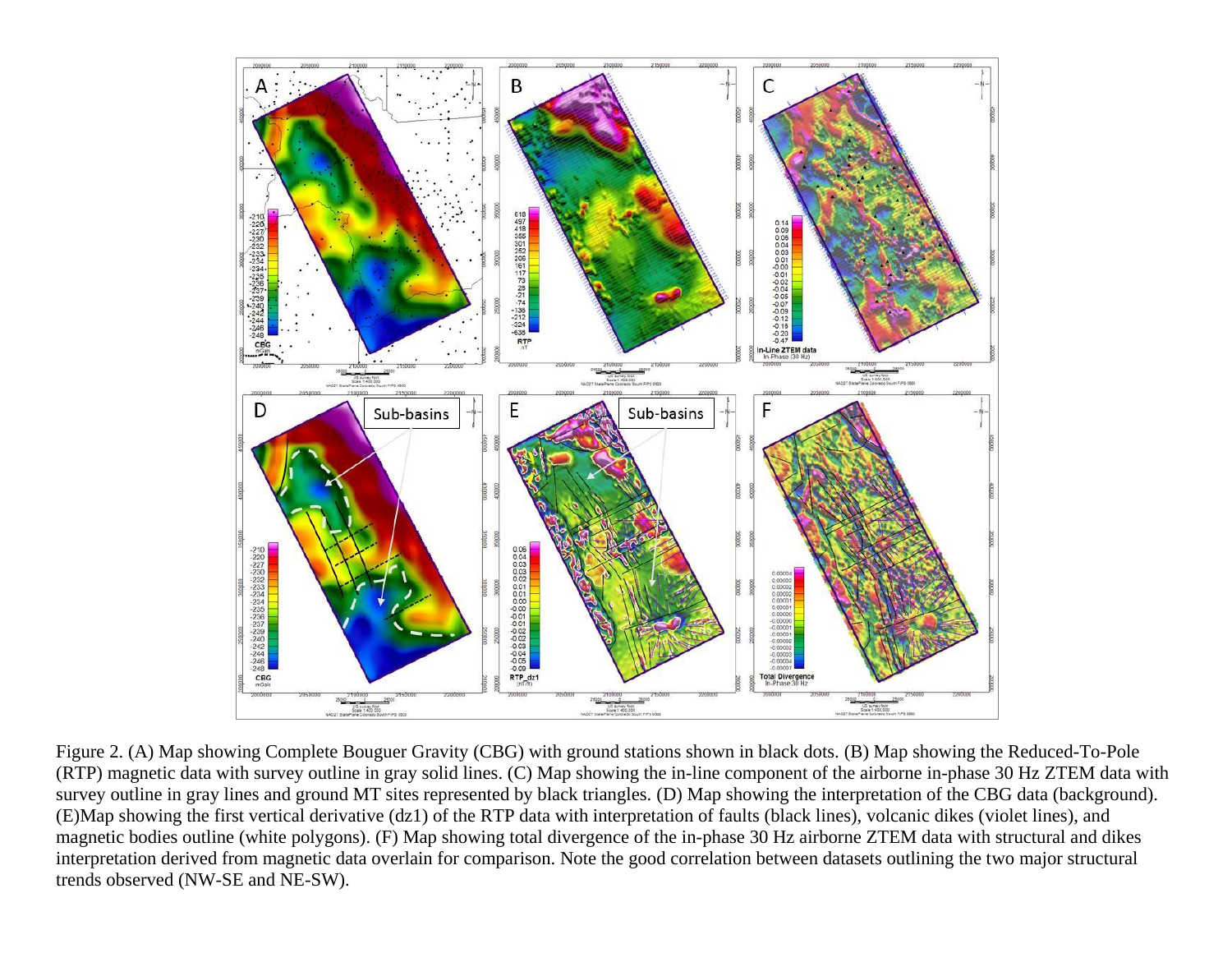<span id="page-9-0"></span>

Figure 3. (A) Example of the 2D profiles. Black circles in the magnetic and gravity panels above the section represent the input magnetic and gravity data, respectively. Black lines in the top two panels represent the values calculated from the models; the red line represents the difference or error between the measured data and calculated results. Top right corner shows map with profile location. Model parameters are immediately below. (B) Resistivity image product of the joint inversion of the airborne EM and ground MT data. Same resistivity image from B with interpretation overlain from section in A, above.